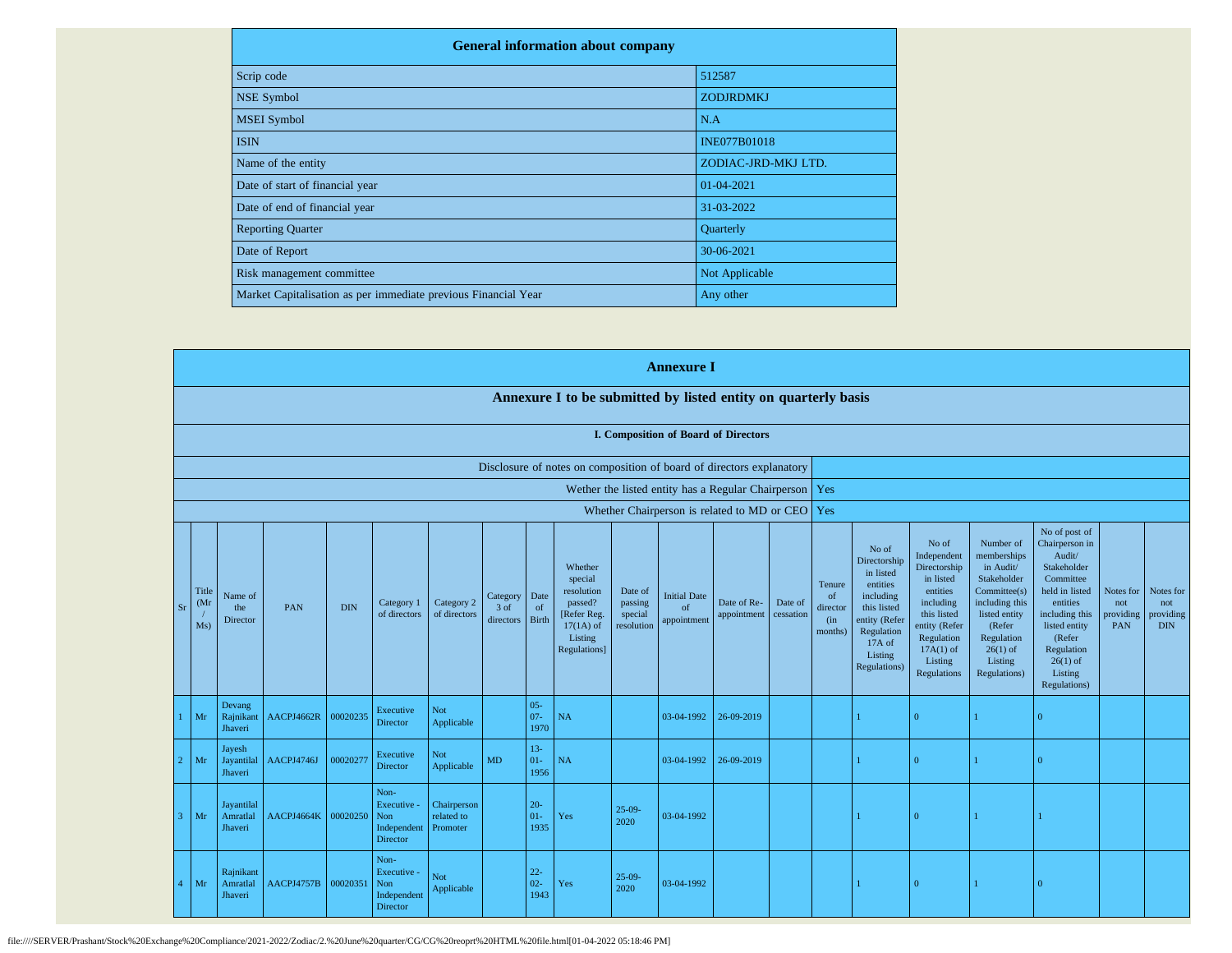|    |                                   |                                        |            |            |                                                       |                                        |                   |                            | <b>I. Composition of Board of Directors</b>                                                          |                                             |                                          |                            |                      |                                                       |                                                                                                                                                |                                                                                                                                                                      |                                                                                                                                                                          |                                                                                                                                                                                                               |                                      |                                             |
|----|-----------------------------------|----------------------------------------|------------|------------|-------------------------------------------------------|----------------------------------------|-------------------|----------------------------|------------------------------------------------------------------------------------------------------|---------------------------------------------|------------------------------------------|----------------------------|----------------------|-------------------------------------------------------|------------------------------------------------------------------------------------------------------------------------------------------------|----------------------------------------------------------------------------------------------------------------------------------------------------------------------|--------------------------------------------------------------------------------------------------------------------------------------------------------------------------|---------------------------------------------------------------------------------------------------------------------------------------------------------------------------------------------------------------|--------------------------------------|---------------------------------------------|
|    |                                   |                                        |            |            |                                                       |                                        |                   |                            | Disclosure of notes on composition of board of directors explanatory                                 |                                             |                                          |                            |                      |                                                       |                                                                                                                                                |                                                                                                                                                                      |                                                                                                                                                                          |                                                                                                                                                                                                               |                                      |                                             |
|    |                                   |                                        |            |            |                                                       |                                        |                   |                            | Wether the listed entity has a Regular Chairperson                                                   |                                             |                                          |                            |                      |                                                       |                                                                                                                                                |                                                                                                                                                                      |                                                                                                                                                                          |                                                                                                                                                                                                               |                                      |                                             |
| Sr | Title<br>(M <sub>1</sub> )<br>Ms) | Name of the<br>Director                | PAN        | <b>DIN</b> | Category 1<br>of directors                            | Category 2 Category<br>of<br>directors | 3 of<br>directors | Date<br>of<br><b>Birth</b> | Whether<br>special<br>resolution<br>passed?<br>[Refer Reg.<br>$17(1A)$ of<br>Listing<br>Regulations] | Date of<br>passing<br>special<br>resolution | <b>Initial Date</b><br>of<br>appointment | Date of Re-<br>appointment | Date of<br>cessation | Tenure<br><sub>of</sub><br>director<br>(in<br>months) | No of<br>Directorship<br>in listed<br>entities<br>including<br>this listed<br>entity (Refer<br>Regulation<br>17A of<br>Listing<br>Regulations) | No of<br>Independent<br>Directorship<br>in listed<br>entities<br>including<br>this listed<br>entity<br>(Refer<br>Regulation<br>$17A(1)$ of<br>Listing<br>Regulations | Number of<br>memberships<br>in Audit/<br>Stakeholder<br>Committee(s)<br>including<br>this listed<br>entity (Refer<br>Regulation<br>$26(1)$ of<br>Listing<br>Regulations) | No of post<br>of<br>Chairperson<br>in Audit/<br>Stakeholder<br>Committee<br>held in<br>listed<br>entities<br>including<br>this listed<br>entity (Refer<br>Regulation<br>$26(1)$ of<br>Listing<br>Regulations) | Notes for<br>not<br>providing<br>PAN | Notes for<br>not<br>providing<br><b>DIN</b> |
|    | Mrs                               | Neeta Jayesh<br>Jhaveri                | AAEPJ9832F | 01131017   | Non-<br>Executive -<br>Non<br>Independent<br>Director | Not<br>Applicable                      |                   | $22 -$<br>$03 -$<br>1957   | NA                                                                                                   |                                             | 28-01-2011                               |                            |                      |                                                       |                                                                                                                                                | $\Omega$                                                                                                                                                             | $\Omega$                                                                                                                                                                 |                                                                                                                                                                                                               |                                      |                                             |
| б. | Mr                                | Hasmukh<br>Bachubhai<br><b>Thakker</b> | AAAPT3984A | 03351903   | Non-<br>Executive -<br>Independent<br>Director        | Not<br>Applicable                      |                   | $05 -$<br>$03 -$<br>1955   | NA                                                                                                   |                                             | 16-06-2017                               |                            |                      | 49                                                    |                                                                                                                                                |                                                                                                                                                                      |                                                                                                                                                                          |                                                                                                                                                                                                               |                                      |                                             |
|    | Mr                                | Uday<br>Subhaschandra<br>Shah          | ABKPS9266M | 07679833   | Non-<br>Executive -<br>Independent<br>Director        | Not<br>Applicable                      |                   | $10-$<br>$09 -$<br>1971    | NA                                                                                                   |                                             | 30-01-2017                               |                            |                      | 53                                                    |                                                                                                                                                |                                                                                                                                                                      | $\Omega$                                                                                                                                                                 | $\Omega$                                                                                                                                                                                                      |                                      |                                             |
| 8  | Mr                                | <b>Jindat Kalidas</b><br>Mehta         | AFCPM5710N | 00020303   | Non-<br>Executive -<br>Independent<br>Director        | Not<br>Applicable                      |                   | $07 -$<br>$08 -$<br>1964   | NA                                                                                                   |                                             | 16-06-2017                               |                            |                      | 48                                                    |                                                                                                                                                |                                                                                                                                                                      |                                                                                                                                                                          |                                                                                                                                                                                                               |                                      |                                             |

|      | <b>I. Composition of Board of Directors</b>                          |                                                    |     |            |                            |                                        |                         |             |                                                                                                       |                                             |                                                  |                            |                      |                                                        |                                                                                                                                                |                                                                                                                                                                      |                                                                                                                                                                          |                                                                                                                                                                                                                          |                                             |                                             |
|------|----------------------------------------------------------------------|----------------------------------------------------|-----|------------|----------------------------|----------------------------------------|-------------------------|-------------|-------------------------------------------------------------------------------------------------------|---------------------------------------------|--------------------------------------------------|----------------------------|----------------------|--------------------------------------------------------|------------------------------------------------------------------------------------------------------------------------------------------------|----------------------------------------------------------------------------------------------------------------------------------------------------------------------|--------------------------------------------------------------------------------------------------------------------------------------------------------------------------|--------------------------------------------------------------------------------------------------------------------------------------------------------------------------------------------------------------------------|---------------------------------------------|---------------------------------------------|
|      | Disclosure of notes on composition of board of directors explanatory |                                                    |     |            |                            |                                        |                         |             |                                                                                                       |                                             |                                                  |                            |                      |                                                        |                                                                                                                                                |                                                                                                                                                                      |                                                                                                                                                                          |                                                                                                                                                                                                                          |                                             |                                             |
|      |                                                                      | Wether the listed entity has a Regular Chairperson |     |            |                            |                                        |                         |             |                                                                                                       |                                             |                                                  |                            |                      |                                                        |                                                                                                                                                |                                                                                                                                                                      |                                                                                                                                                                          |                                                                                                                                                                                                                          |                                             |                                             |
| - Sr | Title<br>(M <sub>I</sub> )<br>Ms)                                    | Name of<br>the<br>Director                         | PAN | <b>DIN</b> | Category 1<br>of directors | Category 2 Category<br>of<br>directors | 3 of<br>directors Birth | Date<br>-of | Whether<br>special<br>resolution<br>passed?<br>[Refer Reg.]<br>$17(1A)$ of<br>Listing<br>Regulations] | Date of<br>passing<br>special<br>resolution | <b>Initial Date</b><br>$\alpha$ f<br>appointment | Date of Re-<br>appointment | Date of<br>cessation | Tenure<br><sup>of</sup><br>director<br>(in)<br>months) | No of<br>Directorship<br>in listed<br>entities<br>including<br>this listed<br>entity (Refer<br>Regulation<br>17A of<br>Listing<br>Regulations) | No of<br>Independent<br>Directorship<br>in listed<br>entities<br>including<br>this listed<br>entity<br>(Refer<br>Regulation<br>$17A(1)$ of<br>Listing<br>Regulations | Number of<br>memberships<br>in Audit/<br>Stakeholder<br>Committee(s)<br>including<br>this listed<br>entity (Refer<br>Regulation<br>$26(1)$ of<br>Listing<br>Regulations) | No of post<br><sup>of</sup><br>Chairperson<br>in Audit/<br>Stakeholder<br>Committee<br>held in<br>listed<br>entities<br>including<br>this listed<br>entity (Refer<br>Regulation<br>$26(1)$ of<br>Listing<br>Regulations) | Notes for<br>not<br>providing<br><b>PAN</b> | Notes for<br>not<br>providing<br><b>DIN</b> |
|      |                                                                      | Mohit                                              |     |            | Non-                       |                                        |                         | $12 -$      |                                                                                                       |                                             |                                                  |                            |                      |                                                        |                                                                                                                                                |                                                                                                                                                                      |                                                                                                                                                                          |                                                                                                                                                                                                                          |                                             |                                             |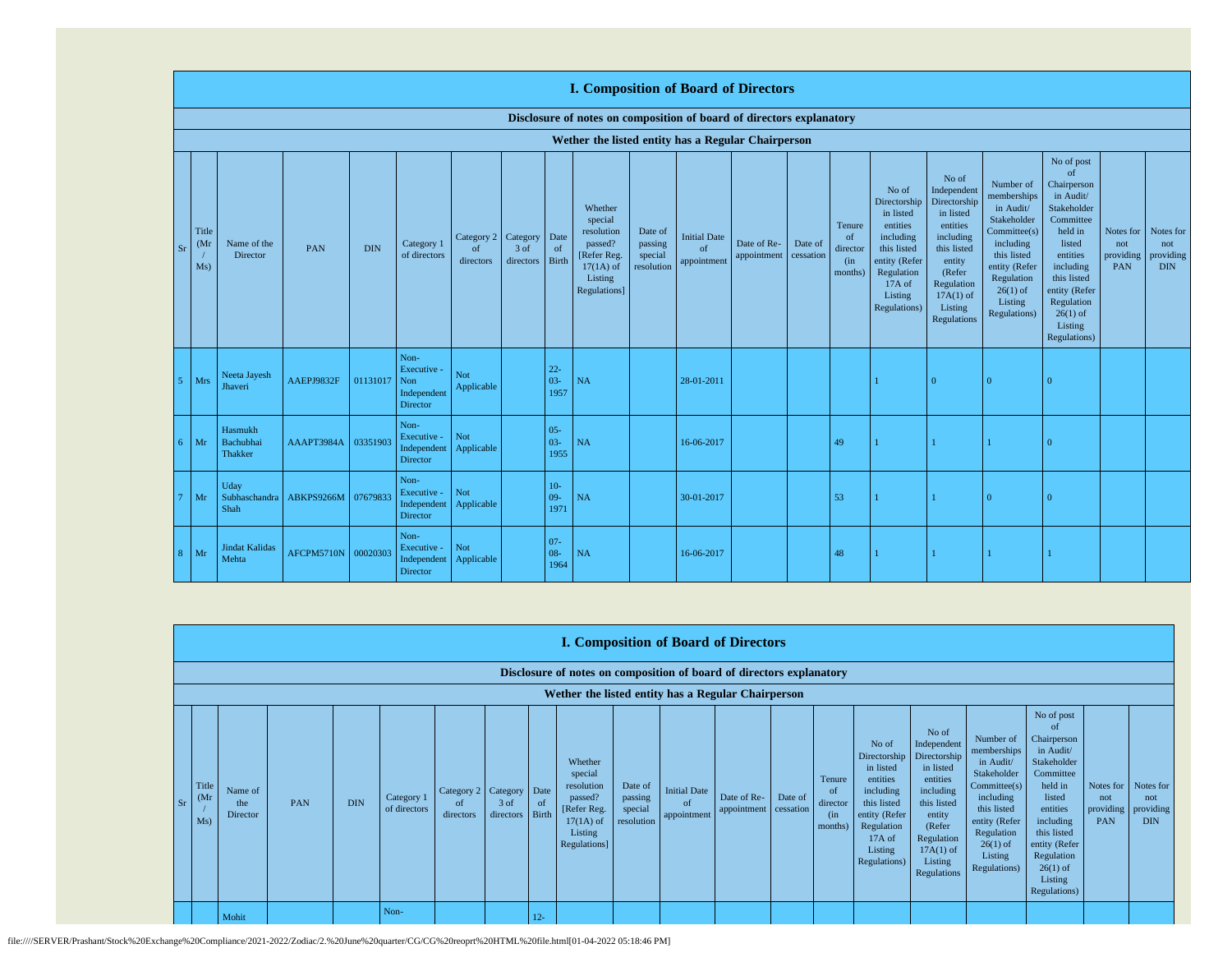| $9$ Mr | Kiran<br>Thakur     | RUPT3952K 08487825 Independent Applicable              | Executive - Not<br>Director |  | $12 -$<br>1996          | NA        | 06-08-2019 |  | 23 |  |  |  |
|--------|---------------------|--------------------------------------------------------|-----------------------------|--|-------------------------|-----------|------------|--|----|--|--|--|
|        | Sheela<br>Kadechkar | Mrs Somnath AAEPK7784K 06862410 Independent Applicable | Non-<br>Director            |  | $22 -$<br>$11-$<br>1951 | <b>NA</b> | 06-08-2019 |  | 23 |  |  |  |

|                | <b>Audit Committee Details</b> |                              |                                                       |                            |                        |                      |                |
|----------------|--------------------------------|------------------------------|-------------------------------------------------------|----------------------------|------------------------|----------------------|----------------|
|                |                                |                              | Whether the Audit Committee has a Regular Chairperson |                            | Yes                    |                      |                |
| <b>Sr</b>      | <b>DIN</b><br>Number           | Name of Committee<br>members | Category 1 of directors                               | Category 2 of<br>directors | Date of<br>Appointment | Date of<br>Cessation | <b>Remarks</b> |
|                | 00020303                       | Jindat Kalidas Mehta         | Non-Executive - Independent<br>Director               | Chairperson                | 16-06-2017             |                      |                |
| $\overline{2}$ | 06862410                       | Sheela Somnath<br>Kadechkar  | Non-Executive - Independent<br><b>Director</b>        | Member                     | 06-08-2019             |                      |                |
| 3              | 08487825                       | Mohit Kiran Thakur           | Non-Executive - Independent<br><b>Director</b>        | Member                     | 06-08-2019             |                      |                |

|            |                      | Nomination and remuneration committee |                                                                             |                        |                      |         |  |
|------------|----------------------|---------------------------------------|-----------------------------------------------------------------------------|------------------------|----------------------|---------|--|
|            |                      |                                       | Whether the Nomination and remuneration committee has a Regular Chairperson |                        | Yes                  |         |  |
| <b>Sr</b>  | <b>DIN</b><br>Number | Name of Committee<br>members          | Category 2 of<br>directors                                                  | Date of<br>Appointment | Date of<br>Cessation | Remarks |  |
|            | 03351903             | Hasmukh Bachubhai<br>Thakker          | Non-Executive - Independent<br><b>Director</b>                              | Chairperson            | 16-06-2017           |         |  |
| $\sqrt{2}$ | 00020303             | Jindat Kalidas Mehta                  | Non-Executive - Independent<br><b>Director</b>                              | Member                 | 16-06-2017           |         |  |
|            | 06862410             | Sheela Somnath<br>Kadechkar           | Non-Executive - Independent<br><b>Director</b>                              | Member                 | 06-08-2019           |         |  |

|                |                      | <b>Stakeholders Relationship Committee</b> |                                                                           |                            |                        |                      |                |
|----------------|----------------------|--------------------------------------------|---------------------------------------------------------------------------|----------------------------|------------------------|----------------------|----------------|
|                |                      |                                            | Whether the Stakeholders Relationship Committee has a Regular Chairperson |                            | Yes                    |                      |                |
| Sr             | <b>DIN</b><br>Number | Name of Committee<br>members               | Category 1 of directors                                                   | Category 2 of<br>directors | Date of<br>Appointment | Date of<br>Cessation | <b>Remarks</b> |
|                | 00020250             | Jayantilal Amratlal<br>Jhaveri             | Non-Executive - Non<br><b>Independent Director</b>                        | Chairperson                | $30-01-2002$           |                      |                |
|                | 00020351             | Rajnikant Amratlal<br>Jhaveri              | Non-Executive - Non<br><b>Independent Director</b>                        | Member                     | $30-01-2002$           |                      |                |
| 3              | 00020235             | Devang Rajnikant<br>Jhaveri                | <b>Executive Director</b>                                                 | Member                     | $30-01-2002$           |                      |                |
| $\overline{4}$ | 00020277             | Jayesh Jayantilal<br><b>Jhaveri</b>        | <b>Executive Director</b>                                                 | Member                     | 30-01-2002             |                      |                |
| 5              | 03351903             | Hasmukh Bachubhai<br>Thakker               | Non-Executive - Independent<br>Director                                   | Member                     | 06-08-2018             |                      |                |

**Risk Management Committee**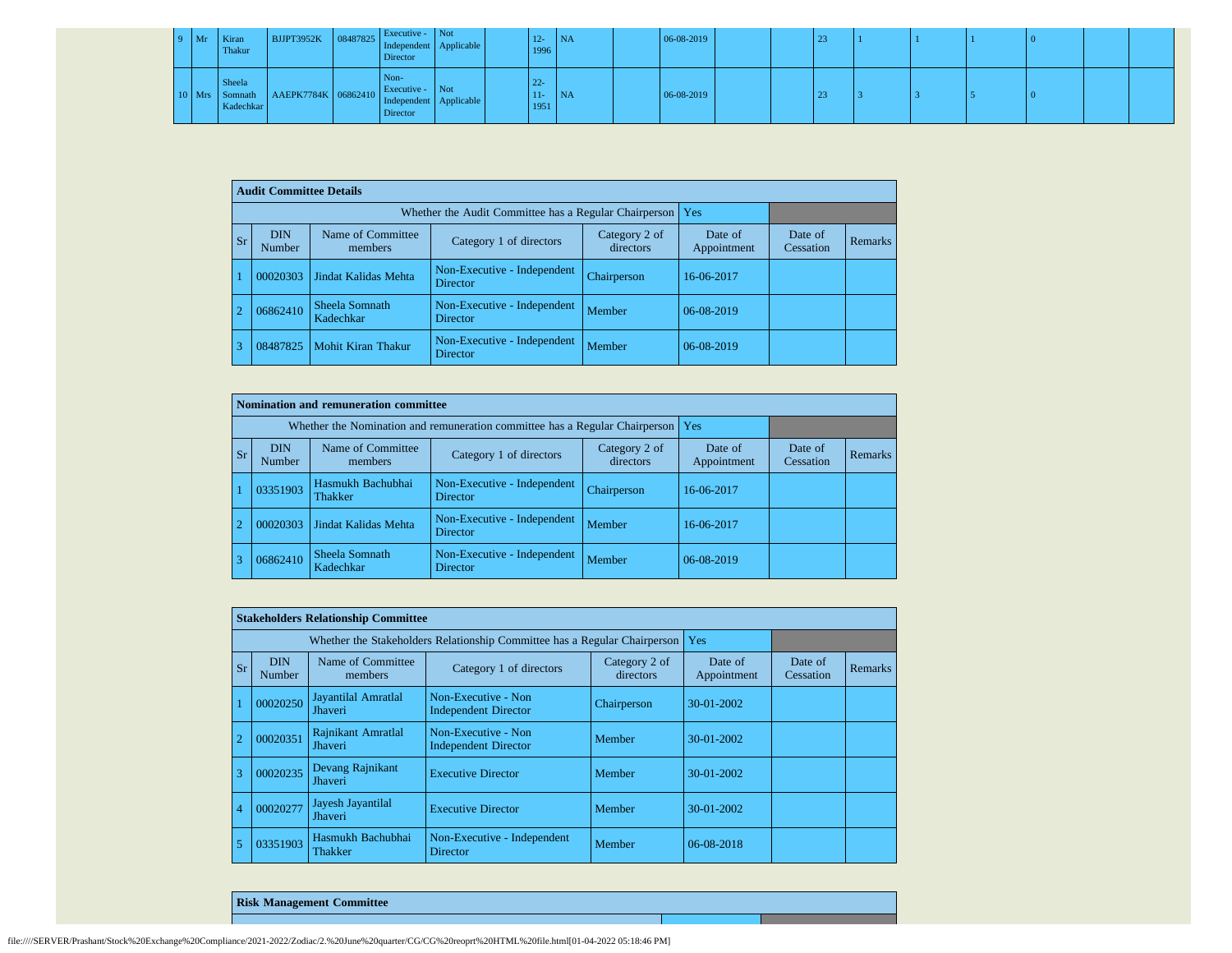|    |               | Whether the Risk Management Committee has a Regular Chairperson |                            |                            |                        |                      |         |
|----|---------------|-----------------------------------------------------------------|----------------------------|----------------------------|------------------------|----------------------|---------|
| Sr | DIN<br>Number | Name of Committee<br>members                                    | Category 1 of<br>directors | Category 2 of<br>directors | Date of<br>Appointment | Date of<br>Cessation | Remarks |

| Corporate Social Responsibility Committee |                      |                                                                                 |                            |                            |                        |                      |         |  |  |  |  |
|-------------------------------------------|----------------------|---------------------------------------------------------------------------------|----------------------------|----------------------------|------------------------|----------------------|---------|--|--|--|--|
|                                           |                      | Whether the Corporate Social Responsibility Committee has a Regular Chairperson |                            |                            |                        |                      |         |  |  |  |  |
| l Sr                                      | <b>DIN</b><br>Number | Name of Committee<br>members                                                    | Category 1 of<br>directors | Category 2 of<br>directors | Date of<br>Appointment | Date of<br>Cessation | Remarks |  |  |  |  |

## **Other Committee**

Sr DIN Number Name of Committee members Name of other committee Category 1 of directors Category 2 of directors Remarks

|                                           | <b>Annexure 1</b>                                                   |                                                             |                                                                   |                                       |                                                            |                                    |                                                           |  |  |  |  |  |  |
|-------------------------------------------|---------------------------------------------------------------------|-------------------------------------------------------------|-------------------------------------------------------------------|---------------------------------------|------------------------------------------------------------|------------------------------------|-----------------------------------------------------------|--|--|--|--|--|--|
|                                           | <b>Annexure 1</b>                                                   |                                                             |                                                                   |                                       |                                                            |                                    |                                                           |  |  |  |  |  |  |
| <b>III.</b> Meeting of Board of Directors |                                                                     |                                                             |                                                                   |                                       |                                                            |                                    |                                                           |  |  |  |  |  |  |
|                                           | Disclosure of notes on meeting of board of<br>directors explanatory |                                                             |                                                                   |                                       |                                                            |                                    |                                                           |  |  |  |  |  |  |
| $S_{r}$                                   | $Date(s)$ of meeting<br>$(if any)$ in the<br>previous quarter       | Date(s) of<br>meeting (if any)<br>in the current<br>quarter | Maximum gap between<br>any two consecutive (in<br>number of days) | Notes for<br>not<br>providing<br>Date | Whether<br>requirement of<br><b>Ouorum</b> met<br>(Yes/No) | Number of<br>Directors<br>present* | No. of Independent<br>Directors attending<br>the meeting* |  |  |  |  |  |  |
|                                           | 27-01-2021                                                          |                                                             |                                                                   |                                       | Yes                                                        | 10                                 | 5                                                         |  |  |  |  |  |  |
| $\overline{2}$                            |                                                                     | 01-04-2021                                                  | 63                                                                |                                       | Yes                                                        | 10                                 | 5                                                         |  |  |  |  |  |  |
| $\overline{\mathbf{3}}$                   |                                                                     | 28-06-2021                                                  | 87                                                                |                                       | Yes                                                        | 10                                 | 5                                                         |  |  |  |  |  |  |

|                | <b>Annexure 1</b>                |                                                                                                            |                                                                      |                               |                                       |                                                       |                                              |                                                                        |  |  |  |
|----------------|----------------------------------|------------------------------------------------------------------------------------------------------------|----------------------------------------------------------------------|-------------------------------|---------------------------------------|-------------------------------------------------------|----------------------------------------------|------------------------------------------------------------------------|--|--|--|
|                | <b>IV. Meeting of Committees</b> |                                                                                                            |                                                                      |                               |                                       |                                                       |                                              |                                                                        |  |  |  |
|                |                                  |                                                                                                            | Disclosure of notes on meeting of committees explanatory             |                               |                                       |                                                       |                                              |                                                                        |  |  |  |
| <b>Sr</b>      | Name of<br>Committee             | $Date(s)$ of meeting (Enter<br>dates of Previous quarter and<br>Current quarter in<br>chronological order) | Maximum gap<br>between any two<br>consecutive (in<br>number of days) | Name of<br>other<br>committee | Reson<br>for not<br>providing<br>date | Whether<br>requirement<br>of Quorum<br>met $(Yes/No)$ | Number<br>of<br><b>Directors</b><br>present* | No. of<br>Independent<br><b>Directors</b><br>attending the<br>meeting* |  |  |  |
|                | Audit<br>Committee               | 27-01-2021                                                                                                 |                                                                      |                               |                                       | Yes                                                   | 3                                            | 3                                                                      |  |  |  |
| $\overline{2}$ | Audit<br>Committee               | 28-06-2021                                                                                                 | 151                                                                  |                               |                                       | Yes                                                   | 3                                            | 3                                                                      |  |  |  |

|                                      | <b>Annexure 1</b> |                                  |                                                                    |  |  |  |
|--------------------------------------|-------------------|----------------------------------|--------------------------------------------------------------------|--|--|--|
| <b>V. Related Party Transactions</b> |                   |                                  |                                                                    |  |  |  |
|                                      | $Sr$ Subject      | Compliance status<br>(Yes/No/NA) | If status is "No" details of non-<br>compliance may be given here. |  |  |  |